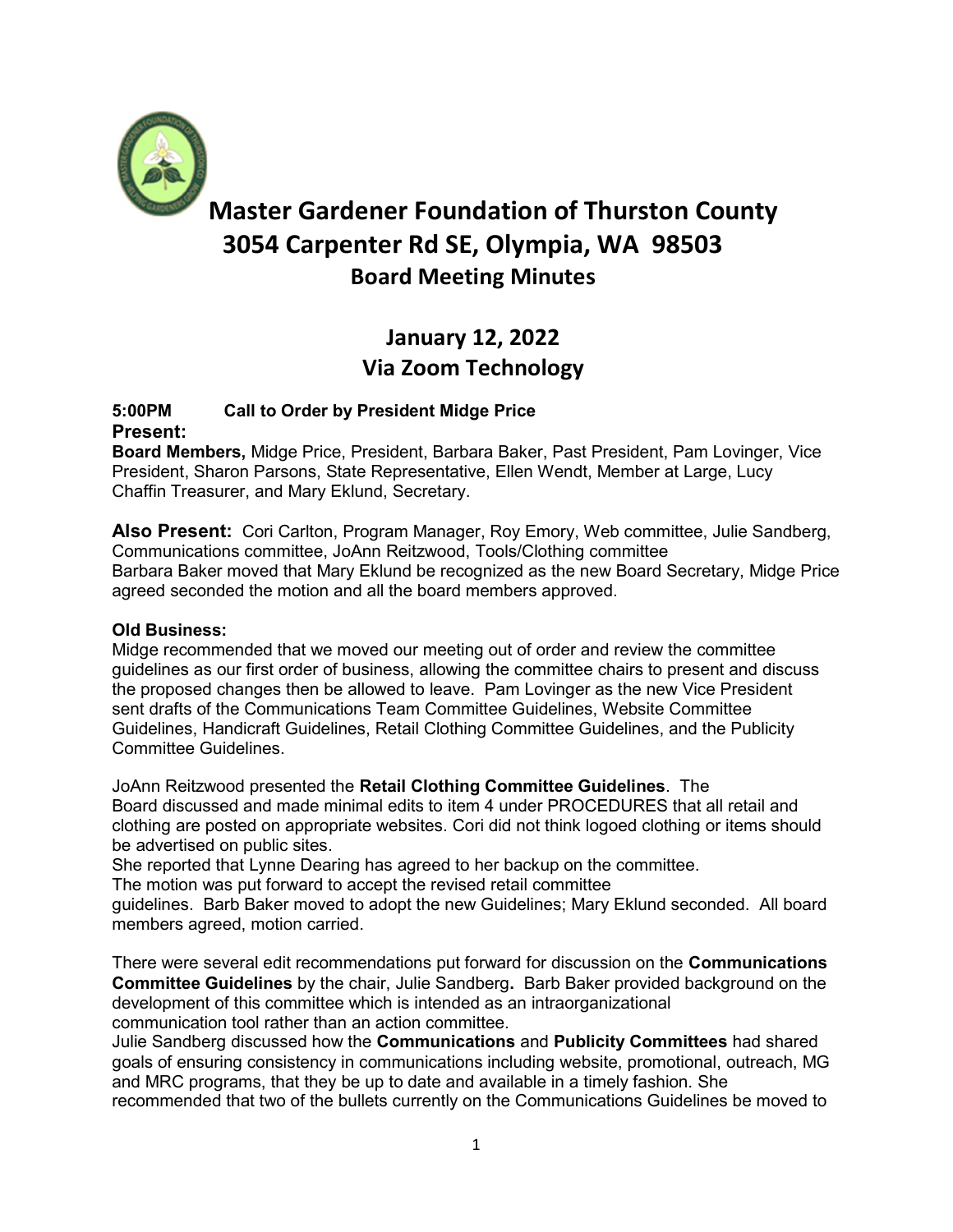the Publicity guidelines. Pam Lovinger noted that she would make the changes to the documents. Pam motioned that the Communications Committee Guidelines be adopted, Julie Sandberg seconded. All board members agreed, motion carried.

There was some discussion of who should be able to see the Guidelines. Roy Emory, who is the Webmaster, would like to see them and Midge said she would like to have them on the website. There was a motion by Pam to put the guidelines on the website, Julie Sandberg seconded, and the board unanimously approved.

Midge recommended that we defer further discussion of the Website, Handicrafts and Publicity guidelines for next month.

#### Board Reports

**Minutes:** Minutes of the December  $8<sup>th</sup>$  Board meeting as well as the December 11<sup>th</sup> Annual meeting were presented by Pam Lovinger. The minutes were reviewed and unanimously approved.

#### Board Reports

Treasurer's Report – December 31, 2021, presented by Lucy Chaffin YTD Income: \$41,848.99 YTD Expenses: \$34,097.00 Net Income: \$7,751.99

Current Assets:

- 1. Edward Jones: \$128,859.06
- 2. Heritage Bank Checking: \$24,877.99
- 3. Heritage Bank Savings: \$23,370.28

These investments are + \$1386.64 from last month.

Midge Price, Lucy Chaffin, Barb Baker and Bev Bartlett met with Eric Rowe for an annual review. \$15K from the money market was moved to the Managed Fund for the funds to work harder for the foundation.

Lucy noted that the Income and Expenses reports were clean without the in-kind donations and balances with Budget and Actual. As of December 31<sup>st</sup>, 2021, Plant Sale in-kind donations are included. Calendar Sales report as of December 31<sup>st</sup>, 2021, included dates from 4/1/2021 to 12/30/2021 which takes off the income and expenses from last year's sales. Lucy made note of the Squaxin Island Tribe unencumbered grant of \$500.00, The hope is that in 2022 we can finish the sign project with those funds.

Lucy discussed the challenges of tracking and appropriately charging sales taxes. She notes that the sales tax needs to be itemized and not included in the price of the purchase. It was agreed that any sales tax should be the burden of the purchaser not the foundation. Pam made a proposal to accept the treasurer's report, Mary seconded the motion and the board unanimously approved.

#### Past-President:

Barb Baker asked if she could recycle all the 2020 plant sale posters. The Board agreed. There is also a new irrigation committee of which Barb has agreed to chair. Committee will include Barb Baker, Midge Price, Donna Doerer, Marie Kirk and Cori Carlton

#### Vice President: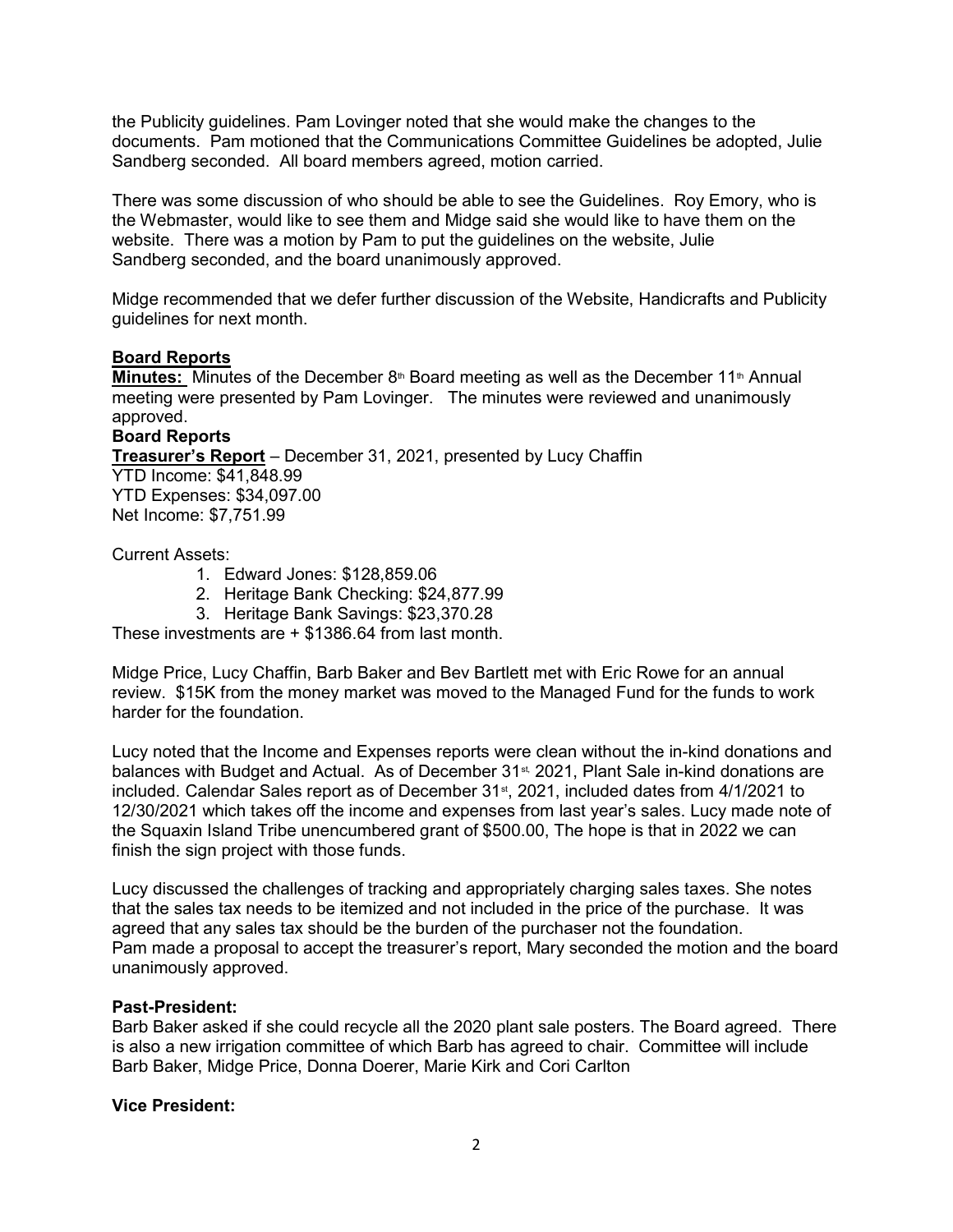#### See Committee reports

#### Member-at-Large:

Ellen Wendt is working on getting speakers for membership meetings. She hopes to have someone from Far Reaches to speak in February. If confirmed Ellen will send notice to Lynette, Diane Stranger and it will be posted in the Friday Flash. Barb said that she would continue to put out the zoom link.

#### State Foundation Representative:

Sharon Parsons note that she will be attending the Statewide foundation meetings and the monthly cluster meetings.

#### President:

Midge notes that the State Conference is still planning to take place this fall in Olympia. However, it is unclear, given the COVID restrictions how this will be formatted, likely hybrid. Cindy Hoover had to decline as the chair for the State Conference Planning Committee

#### Monthly Committee Reports

January 2022

Pam Lovinger, Vice President, received all the monthly reports and gave a brief overview.

Publicity – Pam Roberts, Chair

She submitted an article promoting our 2022 calendar to the State Foundation Newsletter, "Seeds for Thought." It will be published in February.

Communications – Julie Sandberg, Chair

Julie Sandberg has volunteered to lead the Communications Committee. She has re-drafted the Committee Guidelines for our review,

Membership – Diane Stanger, Chair

2022 MEMBERSHIP STATUS REPORT AS OF January 11, 2021

Total Memberships to date………………………49 Certified MGs………………….40 Certified MG/MRCs……………3 Certified MRCs……………… 1 MG Interns …………..……… 0 Associate Members…………. 5

TOTAL………… 49

The Foundation gained 1 new Associate member who applied & paid on Oct. 28th. The remaining paid members are all renewals. One member paid twice and asked that the double payment be applied to his 2023 membership. This extra membership is not included in the total of 49 members. We finished 2021 with 147 total members.

#### Retail – JoAnn Reitzwood

No sales in 2022 – yet. JoAnn is working on a tool to calculate sales tax and include it in the price.

#### Calendar – Barb Baker, Chair

The total sales for the 2021 are in the year end Treasurer's report. We must pay sales tax for online sales for 2021 and 2022. If possible, we will try to sell more calendars at in-person events in 2022. One idea is to finish the 2023 calendar before the September AEC Conference so we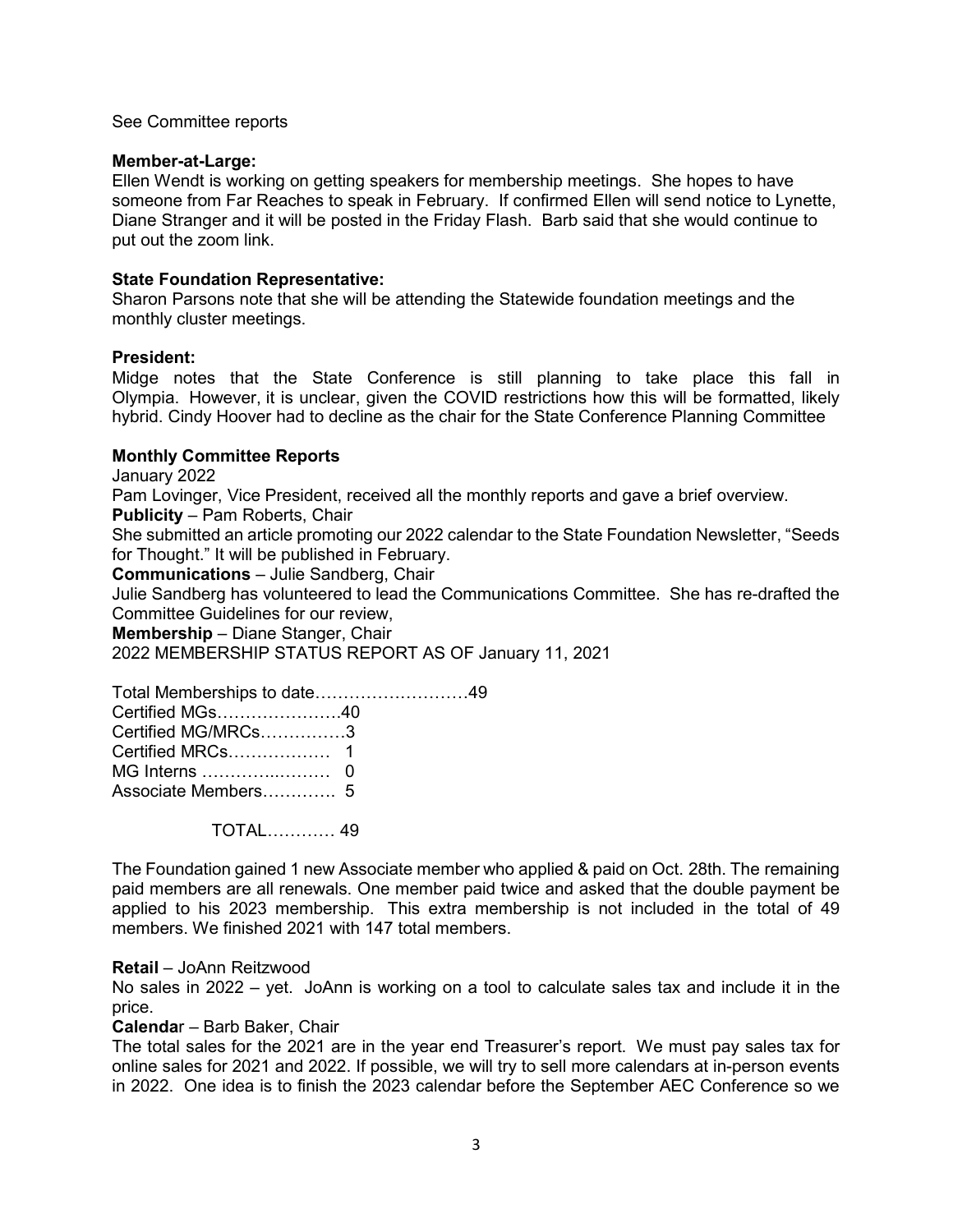can sell it at the event. Barb says the group will have no trouble meeting the deadlines to have it ready in late September.

#### Grants – Donna Doerer, Chair

In February, Donna will invite the chairs of the fundraising committees to a meeting to discuss coordinating sponsor and donor requests. The committee will meet on January 17th to identify potential funding needs and explore prospective funders.

The Squaxin Island Tribe granted us \$500 in December for general operating support. We applied to the Nisqually Tribe for \$2000 but did not receive this grant.

Plant Sale – Laura Westrup and Marcia Justis, Chairs

The Plant Sale Crew is enjoying time off with family and friends. They are checking on the nursery once a month for plants that have fallen over and problems with the fences or buildings from break-ins. Five of the crew were there last Thursday to see the snow. Some plants in the greenhouse might be lost because of the cold temperatures, but it is too early to tell. Bob got the new metal door on the former Children's Garden Shed and will be plugging holes and doing other repairs.

The nursery will open again on February 23. In the meantime, the crew is sharpening hand tools, getting the office sorted and cleaned out, and moving things into the new storage space. Plans are underway to paint both the tools shed and the new storage space sometime in the spring. They also plant to construct nine new wire and wood tables (8'x4'x32") in the Westrup's shop building February 6 and 7. We will be placing steppingstones under the legs to try and prevent them from going sideways. The tables will be terrific for displaying the plant inventory and for helping our volunteers access the plants for grooming and care. We will be figuring out how and when to spread mulch under the new tables in mid-February.

A big hug of thanks to Jenni for helping list many work parties in CERIVS – her help is sincerely appreciated.

#### Fall Fundraiser (Blooming Bingo)

The Board needs to determine if we will have an in-person fundraiser or if it will be virtual. An inperson fundraiser takes considerable time to organize and requires a sizable number of volunteers. Julie Sandberg has said she will be able to lead a virtual fundraiser but will not be able to lead an in-person event. She is happy to train her replacement should the Board go forward with an in-person event. The Board discussed this and agreed that the Fall Fundraiser should be virtual and held via Zoom due to ongoing uncertainty regarding COVID restrictions.

Handicrafts – Joanie Zelasko No report. Finance – Pam Lovinger, Chair No report **Activities** 

This committee is on hiatus until MGFTC resumes in-person gatherings.

#### New Business:

#### Program Report: Cori Carlton

Cori reported on the upcoming Master Gardener training which will start on January  $28<sup>th</sup>$ . She is still working on the format but it will likely be a hybrid model. There are 30 new trainees and 3 trainees who started in the Home Horticulture program. She notes that the class format is a "moving target" given COVID. She and Jenni are still trying to track all the necessary requirements for the volunteers (hours, background checks and recommitment forms). She notes that the Thurston County program remains strong, Statewide that have lost 12 coordinators since November.